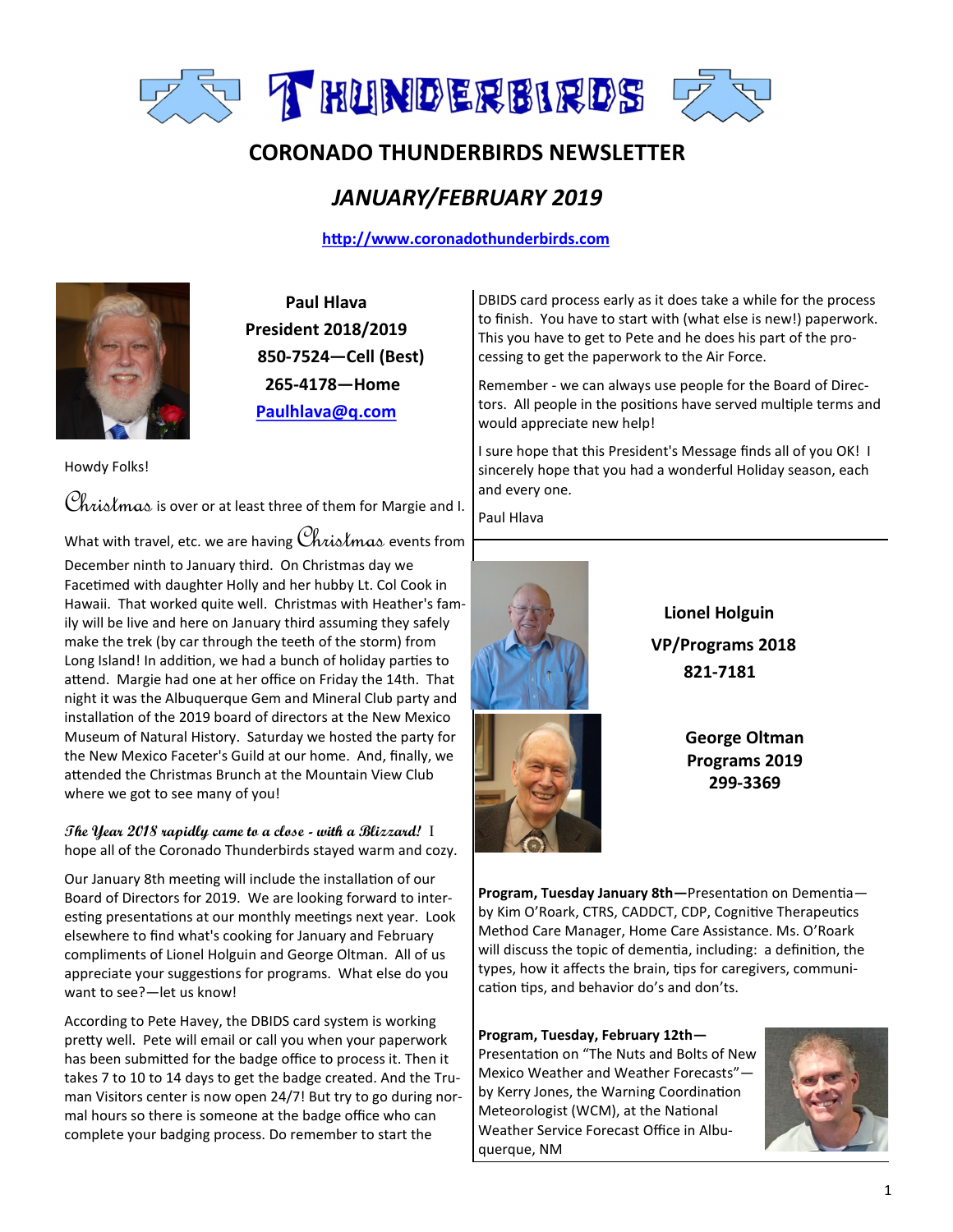Our programs are part of the Coronado Thunderbirds General Monthly Meetings, which are held at the Mountain View Club on KAFB. Social time begins at 11:00 am, when you may purchase a meal for \$10.00 per person. The business portion of the meeting starts at Noon, then the program begins afterwards.



# **Ellen Biernacki Entertainment 2018/2019 269-1036**

#### **Popejoy Hall—2018/2019 Season**

- *The Golden Dragon Acrobats –* Sun, Jan 20, 2019 3:00 pm
- *The Sound of Music –* Thu, Jan 24, 2019-Sun, Jan 27, 2019, various times
- *The Capitol Steps –* Sun, Feb 10, 2019 3:00 pm
- *Sleeping Beauty*—Wed, Feb 13, 2019 7:30 pm
- *Rent-20th Anniversary Tour*—Fri, Feb 15-17, 2019, various times
- *AILEY II –* Tue, Feb 19, 2019 7:30 pm
- *Murphy's Celtic Legacy –* Sun, Feb 24, 2019 3:00 pm
- *Frankenstein –* Sat, Mar 2, 2019 8:00 pm
- *A Midsummer Night's Dream –* Sun, Mar 3, 2019 3:00 pm
- *Kinky Boots –* Thu, Mar 7-Sun, Mar 10, 2019, various times
- *Piano Battle –* Sun, Mar 31, 2019 3:00 pm
- *The Midtown Men (Jersey Boys) –* Sat, Apr 6, 2019 8:00 pm
- *Sister's Easter Catechism: Will My Bunny Go To Heaven –* Sun, Apr 7, 2019 3:00 pm
- *Lea Salonga –* Tue, Apr 9, 2019 7:30 pm
- *Hotel California –* Fri, Apr 12, 2019 7:30 pm
- *Dance Theatre of Harlem –* Fri, Apr 12, 2019 7:30 pm
- *Che Malambo –* Fri, Apr 26, 2019 7:30 pm
- *David Sedaris –* Sun, May 5, 2019 4:00 pm
- *Cats –* Thu, May 16-Sun, May 19, 2019, various times
- *Beautiful (The Carole King Musical) -* Wed, Jun 12-Sun, Jun 16, 2019, various times

#### **The Adobe Theater**

- *Laughter on the 23rd Floor*—Jan 25-Feb 24, 2019
- *Fool for Love*—Mar 15-Mar 31, 2019
- *Quartet*—Apr 19-May 12, 2019

### **Albuquerque Little Theatre**

- **DIAL 'M' FOR MURDER,** Rated PG, January 25 February 10, 2019
- **SHREK THE MUSICAL,** Rated G, March 8 31, 2019
- **RUMORS,** Rated PG-13, April 19 May 5, 2019
- **SINGIN' IN THE RAIN,** Rated G, May 24 June 16, 2019

### **OTHER ACTIVITIES YOU MIGHT BE INTERESTED IN**

Albuquerque Museum 2000 Mountain Rd NW ABQ NM 87104 505-243-7255 Current Exhibition Vision of the Hispanic World November 10,2018-March 31, 2019 – Special Exhibit surcharge, 12 years old and up—\$5. Free admission times (for regular exhibits): First Wednesday each month 9:00-5:00 Third Thursday each month 5:00-8:30 Every Sunday each month 9:00-1:00



**Pete Havey, Sr. Membership 2018/2019 268-6816**

**ANNUAL DUES—**It's time to pay your annual Club dues. Dues still remain at \$15.00 per person with a current badge. Checks should be made out to "Coronado Thunderbirds." You may bring them to the January 2019 meeting or mail them to our Membership Chair: Pete Havey 917 Georgia SE

Albuquerque, NM 87108

Dues should be paid no later than February 1, 2019.

If you wish to join Coronado Thunderbirds, also contact our Membership Chair for the latest base pass request form. Remember, you must become a member of the Mountain View Club before you can join the Coronado Thunderbirds.

# **Mountain View Club Activities for January 2019**

**"I Have a Dream" BINGO & Trivia Night—**Friday, January 18th—Ballroom. Dinner: 5:30 pm; BINGO: 6:00 pm. Members: \$8.50; Non-members: \$10.50. Additional BINGO cards are \$1.00 each. Everyone has heard at least part of the "I Have a Dream" speech, which King gave at the historic March on Washington in August 1963. You might know he was born January 15th, and that he is the only non-president to have a na